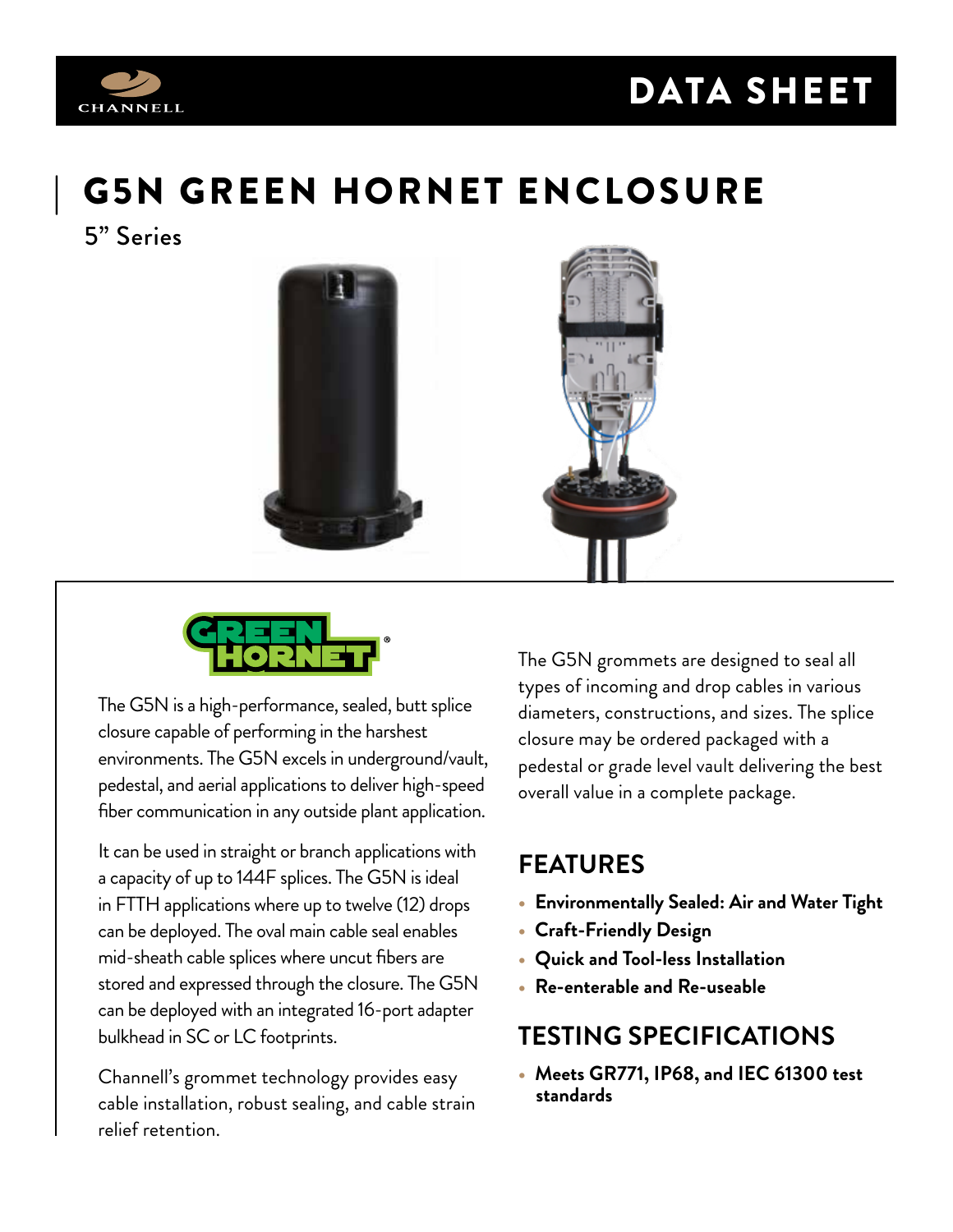## **UNIVERSAL SPLICE TRAY**

Available with up to 3 pre-installed splitters to reduce sourcing complexity and craft labor Pre-connectorized SC-APC splitter outputs eliminates the need to terminate/splice in the field resulting in valuable labor cost savings n and ensure factory tested quality/performance Compatible with adapter bulkhead panel for mounting SC duplex and LC quad adapters Eight duplex SC-APC adapter ports for up to 16 pre-connectorized drops for quick deployment Clear, elongated dust caps facilitate fingeraccess for easy removal and accommodates VFL illumination for easier turn-up service and Multiple strain relief holes add flexibility and security for incoming buffer tubes

> Available with up to three 6-slot splice chips for single-fiber or ribbon splicing (max splice capacity per tray of 36F single-fiber and 48F ribbon)

Designed for double stacking a wide range of splice sleeve types and diameters for high-density splicing in one tray. Horizontal placement so no need to cut fibers to length before splicing

Accepts industry standard 40mm and 60mm splice sleeves for 652.D standard fibers and 657.A1 bend insensitive fibers

troubleshooting

Fiber retention clip provides additional buffer tube slack storage while extension arms avoid pinching inside the tray

Clear plastic tray cover ensures that all fiber and splicing is contained within the tray for added peace-of-mind

> Splice tray pivot allows 90-degree tilt-rotate for easy access to splice chamber and bonding and grounding safety features

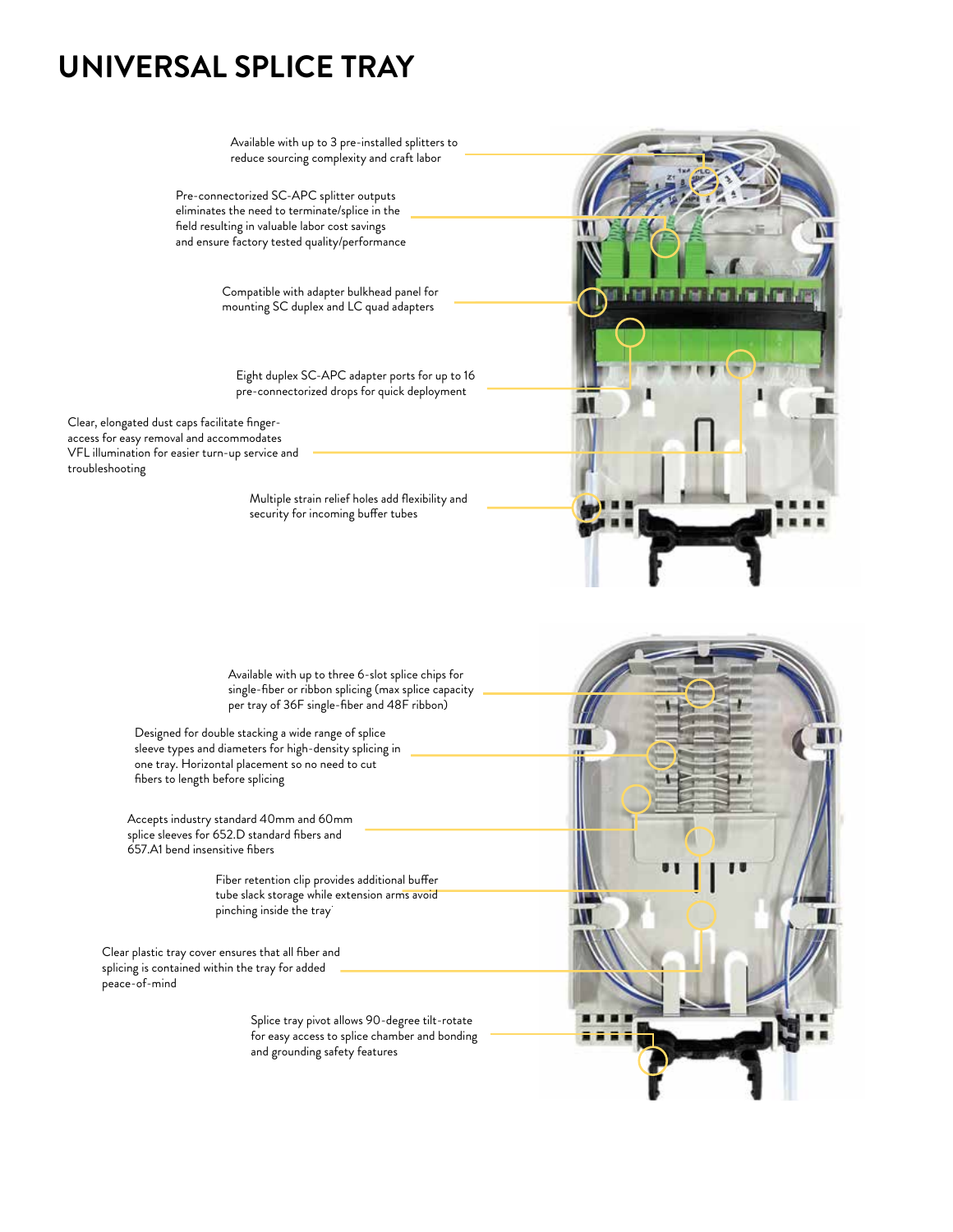Applications: underground/vault, pedestal, aerial



## **DIMENSIONS**

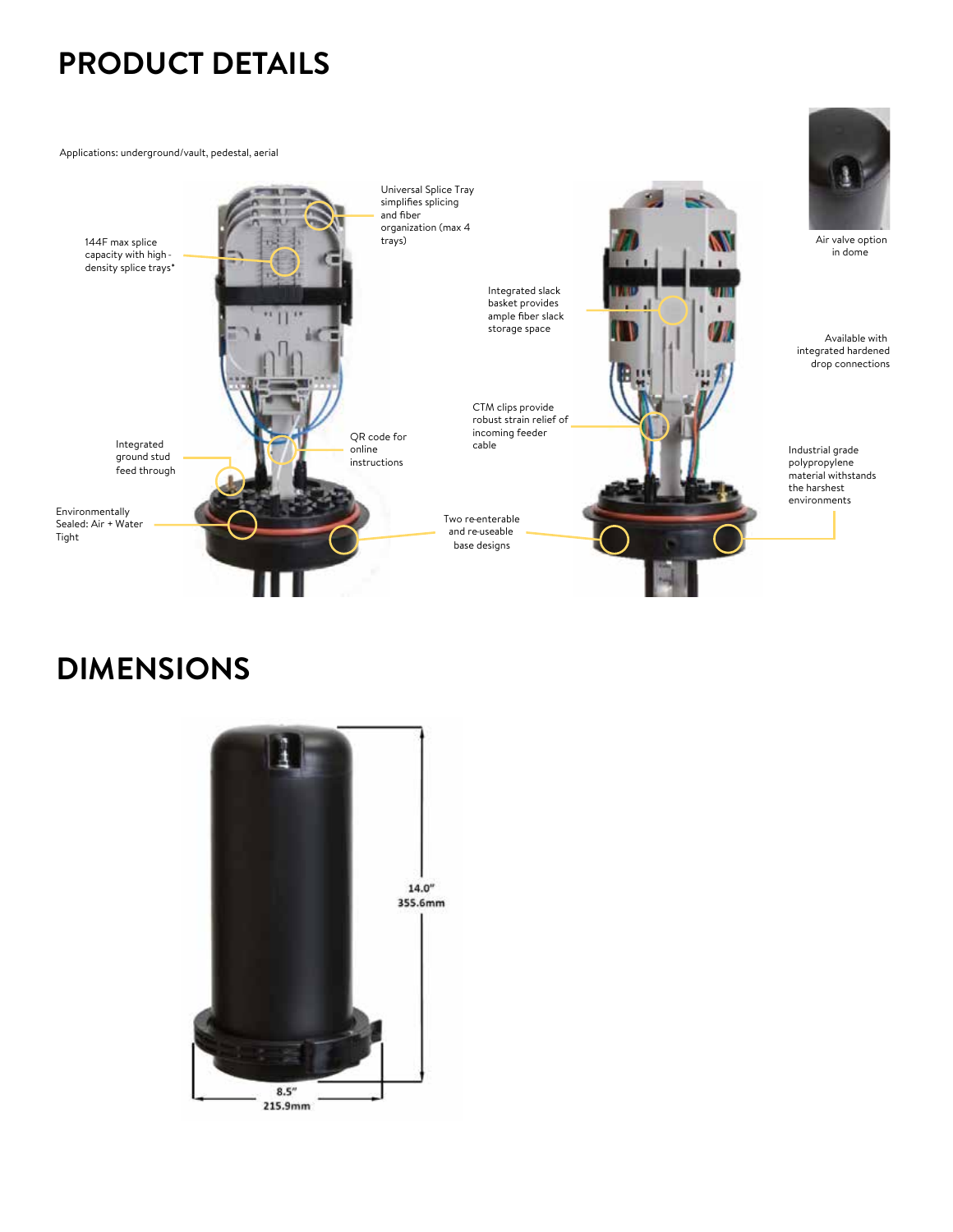### **Packaging Information**

|             | Packaging Type $\Big $ Carton Dimensions             | Pallet Dimensions   Pallet QTY |    |
|-------------|------------------------------------------------------|--------------------------------|----|
| Single Pack | $8.0$ " x 8.0" x 17.0" (203.2mm x 203.2mm x 431.8mm) | $42" \times 42"$               | 96 |

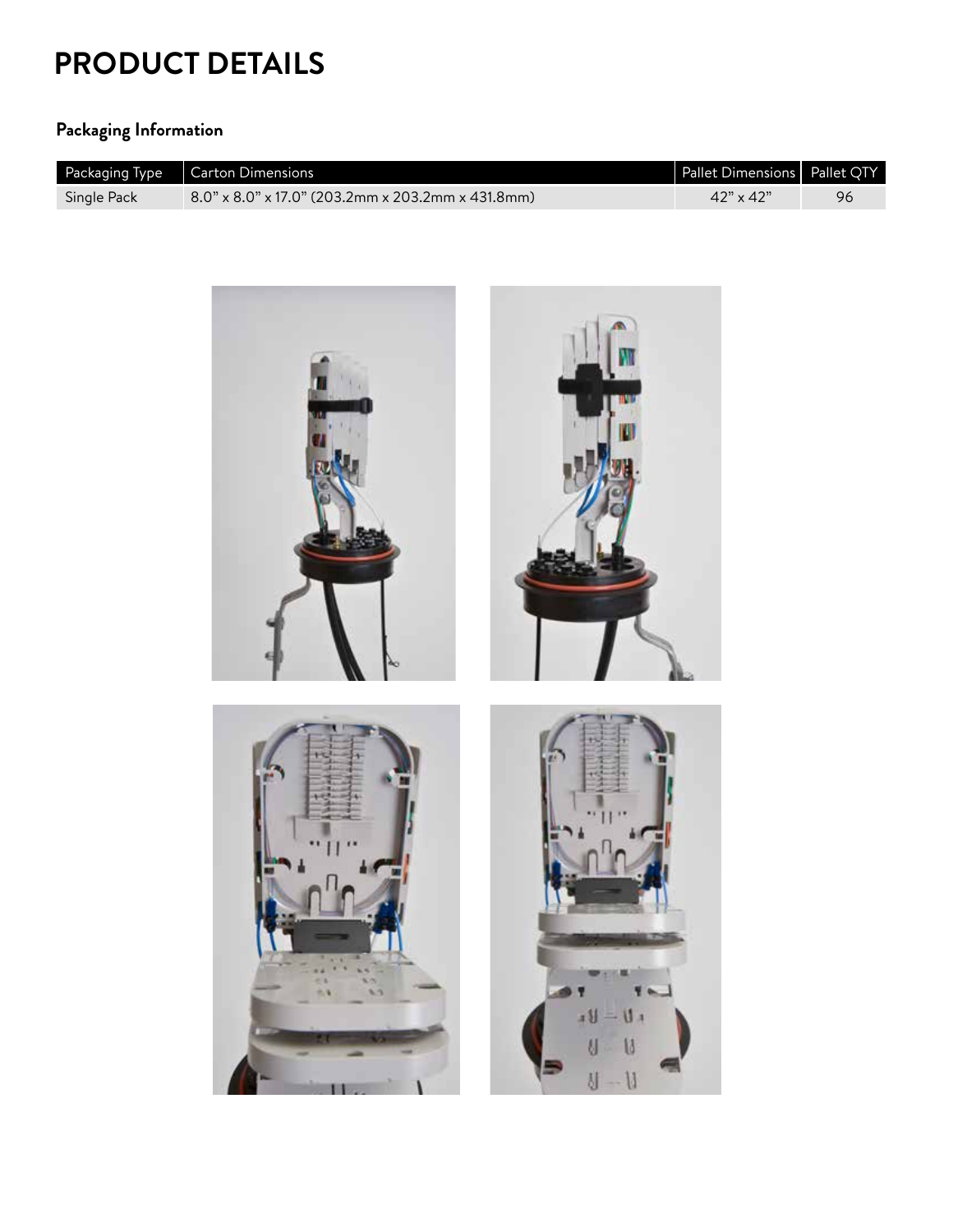### **Accessories**

| Image | Part Number                  | Description                                                                                    | Pack QTY          |
|-------|------------------------------|------------------------------------------------------------------------------------------------|-------------------|
|       | USTKT-3                      | Universal Splice Tray Kit -Splice Tray with two 12-fiber single fusion splice holders (3-pack) | 3                 |
|       | USTKT-12                     | Universal Splice Tray Kit-Splice Tray with two 12-fiber single fusion splice holders (12-pack) | $12 \overline{ }$ |
|       | USTKT-SF-12F                 | 12-fiber single fusion splice holders for Universal Splice Tray (50-pack)                      | 50                |
|       | USTKT-MF-48F                 | 48-fiber mass fusion splice holders for Universal Splice Tray (50-pack)                        | 50                |
|       | USTKT-SPL-3                  | 3-position PLC splitter holders for Universal Splice Tray (50-pack)                            | 50                |
|       | USTKT-FBR-ORG                | Fiber organizer for Universal Splice Tray (50-pack)                                            | 50                |
|       | BR06018090                   | Green Hornet G5/G6/G9 Pole Mount Bracket (12-pack)                                             | 12                |
|       | <b>BR02474PK</b>             | Green Hornet G4/G5/G6/G9 Cable Slack Storage Bracket (12-pack)<br>Need BR06018090 to mount GX  | 12                |
|       | <b>BCON4400-</b><br>00023-00 | Connector, for Shield Bond / Pair Saver (24-PACK)                                              | 24                |
|       | ADP-SCADN1-50                | SC-APC Adapter, Duplex, No Flange, 50-pack                                                     | 50                |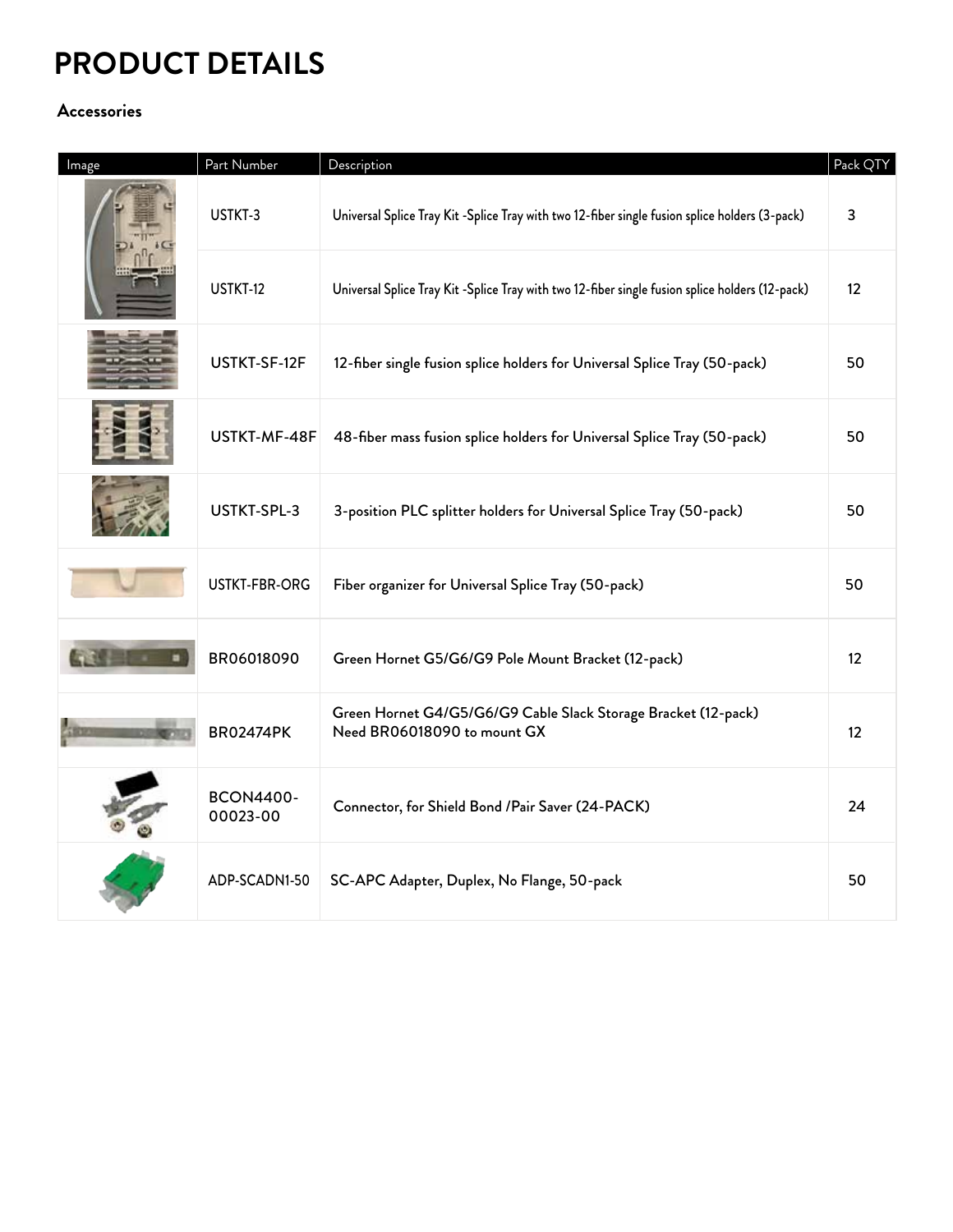

### **Splitters**

Part numbers below are inventoried for quick shipment

| Part Number     | Description                                                             |
|-----------------|-------------------------------------------------------------------------|
| SPL1X02CNAANPPK | Splitter 1x2 PLC 60x7x4, 1.5m splice input, 0.3m SC-APC output, 12-pack |
| SPL1X04CNAANPPK | Splitter 1x4 PLC 60x7x4, 1.5m splice input, 0.3m SC-APC output, 12-pack |
| SPL1X08CNAANPPK | Splitter 1x8 PLC 60x7x4, 1.5m splice input, 0.3m SC-APC output, 12-pack |
| SPL1X02DNDNNPPK | Splitter 1x2 PLC 60x7x4, 2m splice input, 2m SC-APC output, 12-pack     |
| SPL1X04DNDNNPPK | Splitter 1x4 PLC 60x7x4, 2m splice input, 2m SC-APC output, 12-pack     |
| SPL1X08DNDNNPPK | Splitter 1x8 PLC 60x7x4, 2m splice input, 2m SC-APC output, 12-pack     |
| SPL1X16DNDNNPPK | Splitter 1x16 PLC 60x7x4, 2m splice input, 2m SC-APC output, 12-pack    |
| SPL1X32DNDNNPPK | Splitter 1x32 PLC 60x7x4, 2m splice input, 2m SC-APC output, 12-pack    |
| SPL2X08DNDNNPPK | Splitter 2x8 PLC 60x7x4, 2m splice input, 2m SC-APC output, 12-pack     |

### **Recommended Configurations**

Part numbers below are inventoried for quick shipment

| Part Number      | Description                                                                                                                                  |
|------------------|----------------------------------------------------------------------------------------------------------------------------------------------|
|                  |                                                                                                                                              |
| G5NTA3SA0NNNN    | G5N, Terminal Base, No Grommet, 3 Splice Tray(s), Single Splice, SC-APC, No Bracket, No Grounding, No Adapters, No Air Valve                 |
| G5NTA2S00NNNN    | G5N, Terminal Base, No Grommet, 2 Splice Tray(s), Single Splice, No Bracket, No Grounding, No Adapters, No Air Valve                         |
| G5NSTA1BA0NN0NNN | G5N, Terminal Base, No Grommet, One 1x4 Splitter(s) with SC- APC, Single Splice, No Bracket, No Air Valve                                    |
| G5NSTA1DA0NN0NNN | G5N, Terminal Base, No Grommet, One 1x8 Splitter(s) with SC- APC, Single Splice, No Bracket, No Air Valve                                    |
| G5NSTA2BA0NN0NNN | G5N, Terminal Base, No Grommet, Two 1x4 Splitter(s) with SC- APC, Single Splice, No Bracket, No Air Valve                                    |
| G5NSTA1BS1DA0NNN | G5N, Terminal Base, No Grommet, One 1x4 splitter(s) splice only (leads), One 1x8 splitter(s) SC-APC, Single Splice, No Bracket, No Air Valve |
| G5NSTA1DS1DA0NNN | G5N, Terminal Base, No Grommet, One 1x8 splitter(s) splice only (leads), One 1x8 splitter(s) SC-APC, Single Splice, No Bracket, No Air Valve |
| G5NSTA2BS0NN0NNN | G5N, Terminal Base, No Grommet, Two 1x4 Splitter(s) with SC-APC, Single Splice, No Bracket, No Air Valve                                     |
| G5NSTA1AA0NN0NNN | G5N, Terminal Base, No Grommet, One 1x2 Splitter(s) with SC-APC, Single Splice, No Bracket, No Air Valve                                     |
| G5NSTA1AS0NN0NNN | G5N, Terminal Base, No Grommet, One 1x2 Splitter(s) splice only (leads), Single Splice, No Bracket, No Air Valve                             |
| G5NSTA1BS0NN0NNN | G5N, Terminal Base, No Grommet, One 1x4 Splitter(s) splice only (leads), Single Splice (2 splice holders per tray), No Bracket, No Air Valve |
| G5NSTA1DS0NN0NNN | G5N, Terminal Base, No Grommet, One 1x8 Splitter(s) splice only (leads), Single Splice (2 splice holders per tray), No Bracket, No Air Valve |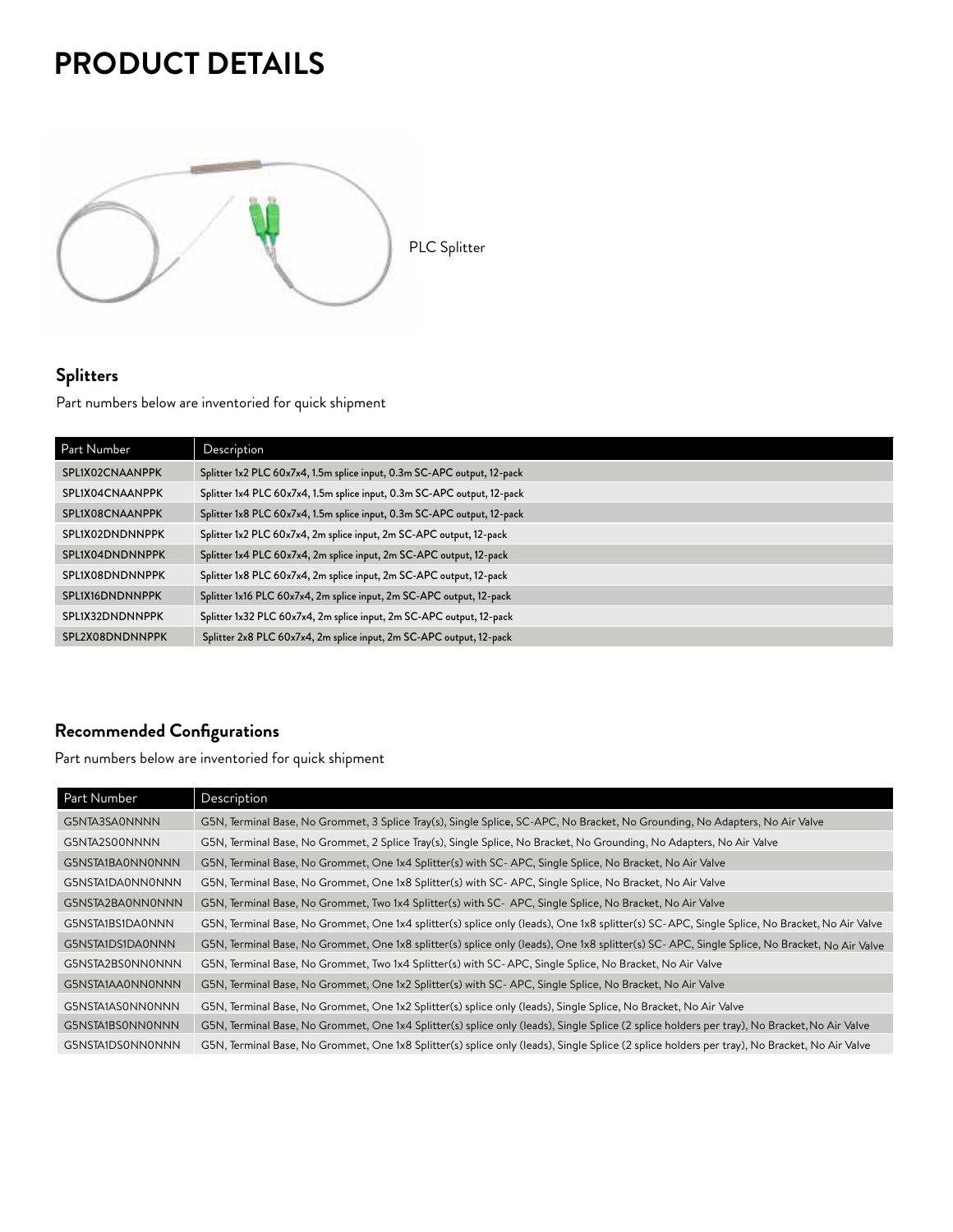## **G5N PART NUMBER MATRIX**

| Green Hornet _                                            |                                                                                                                                                                                                                                                                                                                                                                                                                                                                                                                                                                                                                                                                                                                                           | G | 5 |  |  | х |  |  |
|-----------------------------------------------------------|-------------------------------------------------------------------------------------------------------------------------------------------------------------------------------------------------------------------------------------------------------------------------------------------------------------------------------------------------------------------------------------------------------------------------------------------------------------------------------------------------------------------------------------------------------------------------------------------------------------------------------------------------------------------------------------------------------------------------------------------|---|---|--|--|---|--|--|
|                                                           |                                                                                                                                                                                                                                                                                                                                                                                                                                                                                                                                                                                                                                                                                                                                           |   |   |  |  |   |  |  |
|                                                           |                                                                                                                                                                                                                                                                                                                                                                                                                                                                                                                                                                                                                                                                                                                                           |   |   |  |  |   |  |  |
| Base Type -<br>т<br>B                                     | <b>Terminal Base</b><br>Branch Base                                                                                                                                                                                                                                                                                                                                                                                                                                                                                                                                                                                                                                                                                                       |   |   |  |  |   |  |  |
| Sealing Type<br>A                                         | No Grommet                                                                                                                                                                                                                                                                                                                                                                                                                                                                                                                                                                                                                                                                                                                                |   |   |  |  |   |  |  |
| Tray Count _<br>$\overline{2}$<br>3<br>$\overline{4}$     | 1 Tray<br>2 Trays<br>3 Trays<br>4 Trays                                                                                                                                                                                                                                                                                                                                                                                                                                                                                                                                                                                                                                                                                                   |   |   |  |  |   |  |  |
| Tray Type<br>R<br>S<br>т                                  | Ribbon (One Ribbon Splice Holder per Tray)<br>Single Splice (Two Splice Holders per Tray)<br>Single Splice (Three Splice Holders per Tray)                                                                                                                                                                                                                                                                                                                                                                                                                                                                                                                                                                                                |   |   |  |  |   |  |  |
| Adapter Type<br>0<br>А                                    | None or Not Applicable<br>SC-APC (16 ports) SC-APC adapter option will require a minimum of 3 trays                                                                                                                                                                                                                                                                                                                                                                                                                                                                                                                                                                                                                                       |   |   |  |  |   |  |  |
| Brackets<br>$\circ$                                       | None                                                                                                                                                                                                                                                                                                                                                                                                                                                                                                                                                                                                                                                                                                                                      |   |   |  |  |   |  |  |
| Valve Option _<br>N<br>$\vee$                             | No Air Valve<br>With Air Valve                                                                                                                                                                                                                                                                                                                                                                                                                                                                                                                                                                                                                                                                                                            |   |   |  |  |   |  |  |
| Adder / Options _<br>N<br>F<br>G<br>H<br>J<br>K<br>ς<br>T | None<br>BULKU1324180061022 BULK Shield 1324, 18" Deep, Fiber Optic Logo, Marker<br>BULKU1730248061022 BULK Shield 1730, 24" Deep, Fiber Optic Logo, Marker + Swing Arm<br>BULKU2436248061022 BULK Shield 2436, 24" Deep, Fiber Optic Logo, Marker + Swing Arm<br>BULKU1324180011022 BULK Plastic 1324, 18" Deep, Fiber Optic Logo, Marker<br>BULK Plastic 1730, 24" Deep, Fiber Optic Logo, Marker + Swing Arm<br>BULKU1730248011022<br>BULKU2436248011022 BULK Plastic 2436, 24" Deep, Fiber Optic Logo, Marker + Swing Arm<br>Dark Green, Fiber Optic Logo Disk, Hex Self-Lock + Mtg Bracket (8090)<br>Armadillo Pedestal 1010<br>Dark Green, Fiber Optic Logo Disk, Hex Self-Lock + Tilt/Mtg Bracket (8090)<br>Armadillo Pedestal 1212 |   |   |  |  |   |  |  |
| Bonding / Grounding<br>N<br>A                             | None<br>Flat Ground Braid + Bond Clips                                                                                                                                                                                                                                                                                                                                                                                                                                                                                                                                                                                                                                                                                                    |   |   |  |  |   |  |  |
|                                                           |                                                                                                                                                                                                                                                                                                                                                                                                                                                                                                                                                                                                                                                                                                                                           |   |   |  |  |   |  |  |